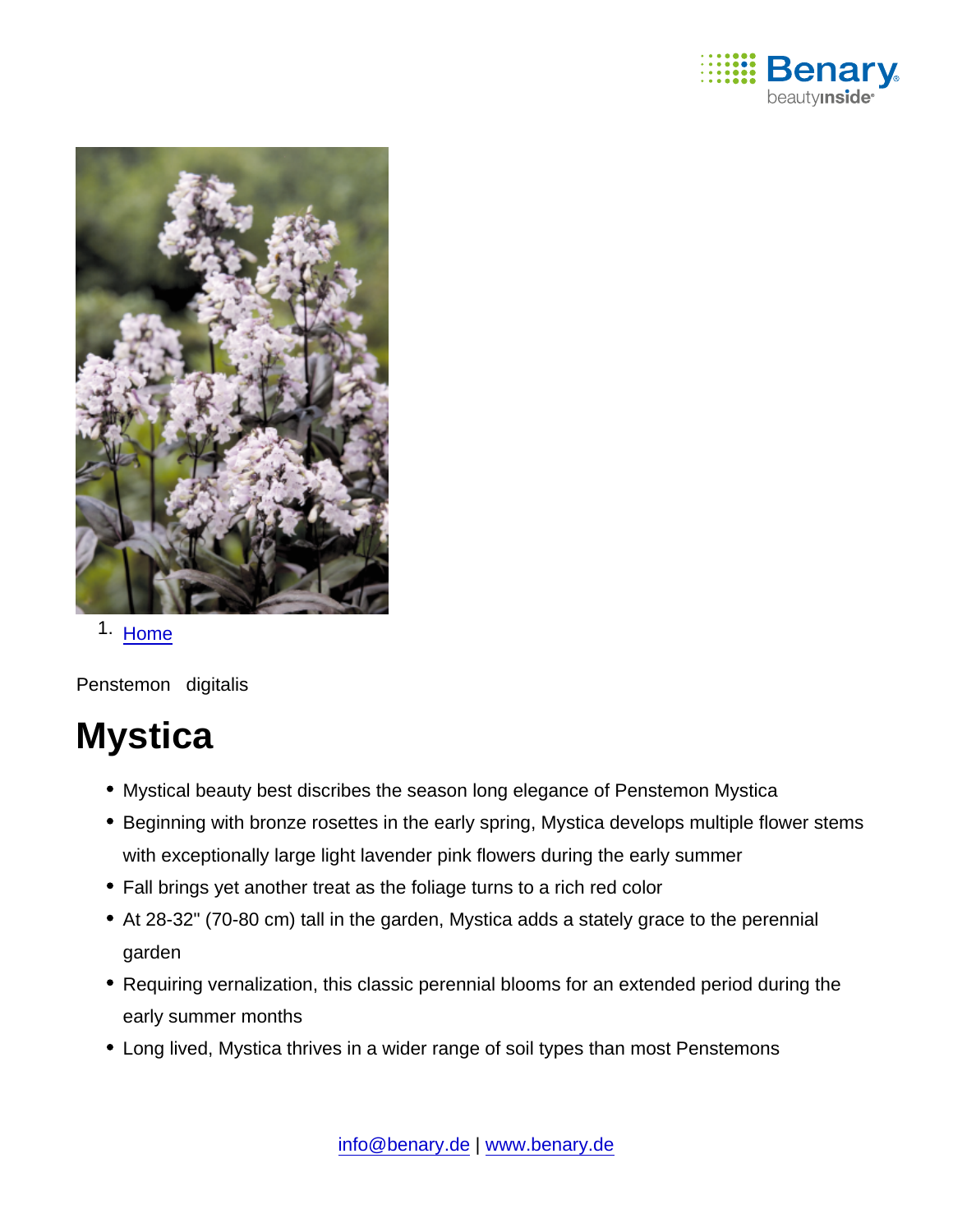

Mystica attracts butterflies and hummingbirds into the perennial garden and is long lasting as a cut flower

[Bookmark](https://www.benary.com/flag/flag/product/6158?destination&token=CAi8RpgRdcInT-Yqafyx41ctdVd2ZB3L8Hlk7RiLrD8)

[Recommend](mailto:?subject=Benary Penstemon digitalis &body=https://www.benary.com/print/pdf/node/6158)

Print

Crop Time

Spring: 8 - 10 months

Height

30 ? / 75 cm

Exposure

Sun - Partial shade

Seed Form

ApeX

Heat Zone

 $9 - 1$ 

Hardiness Zone

4 - 8

Best Uses

Bedding, Cutflower

## Culture guide

#### Usage

Plants for border and landscape, container plants for patio, plants attract bees and butterflies, cut flower production

Sow time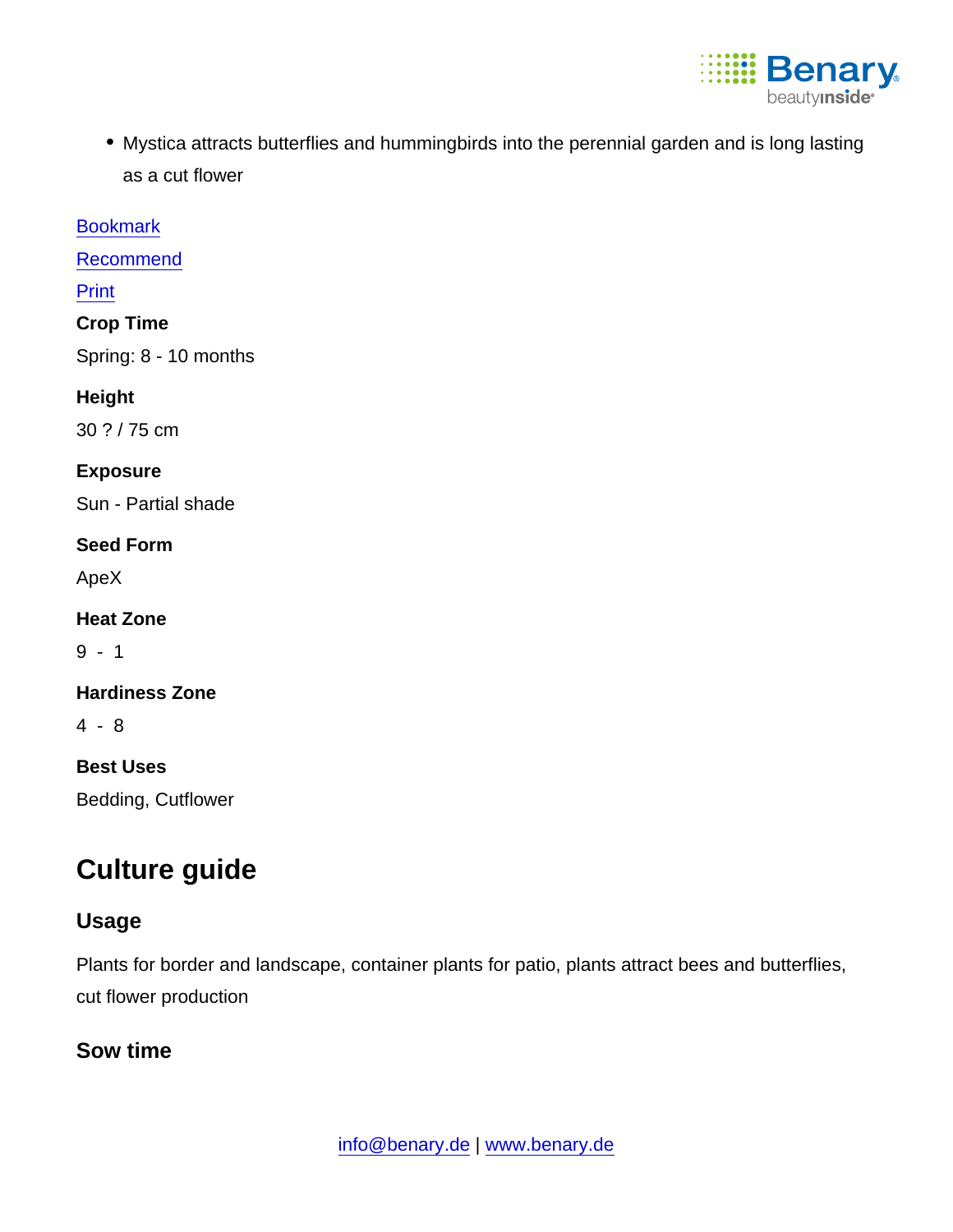

#### January-March for green pots; June-August for flowering in pots the following year

#### Sowing method

1 seed per plug

#### **Germination**

10-15 days at 68-72 °F (20-22 °C). Cover seed lightly with coarse vermiculite and maintain moist but not saturated soil moisture levels

#### Growing on

Transplant plugs 5-8 weeks after sowing into a well drained media with a pH between 6.2-6.8. Grow on at 55-65 °F (13-18 °C). Fertilize weekly at 200 ppm nitrate nitrogen in a 2-1-2 ratio mix. Plants require vernalization to flower.

#### Media

Use a well-drained, growing substrate with 15-30 % clay, 0-20 % parts (e.g. bark, perlite, sand), 1,5-3 kg/m<sup>3</sup> complete balanced fertilizer, 0-3 kg/m<sup>3</sup> slow release fertilizer (3-9 months), ironchelate, micronutrients, pH: 5.8-6.2. Field: sandy humus soils with good drainage. Standard fertilization: 80-100 g/m² of a slow release fertilizer.

#### **Temperature**

Grow at 13-18 °C or outdoors. In winter indoors frost free at 3-5 °C or outdoors. Outdoor fleece cover needed. In spring the plants start to grow at 13-18 °C. A chilling period (vernalization) is required for flower initiation. P. digitalis can also made to flower earlier in the polytunnel.

#### **Fertilization**

High fertilization levels are required. Fertilize the crop weekly with 100-150 ppm nitrogen (at 3 kg/m<sup>3</sup> slow release fertilizer in substrate), using a complete balanced fertilizer. Avoid high ammonium and high nitrogen levels. Don't fertilize after mid September. In spring fertilize 100-